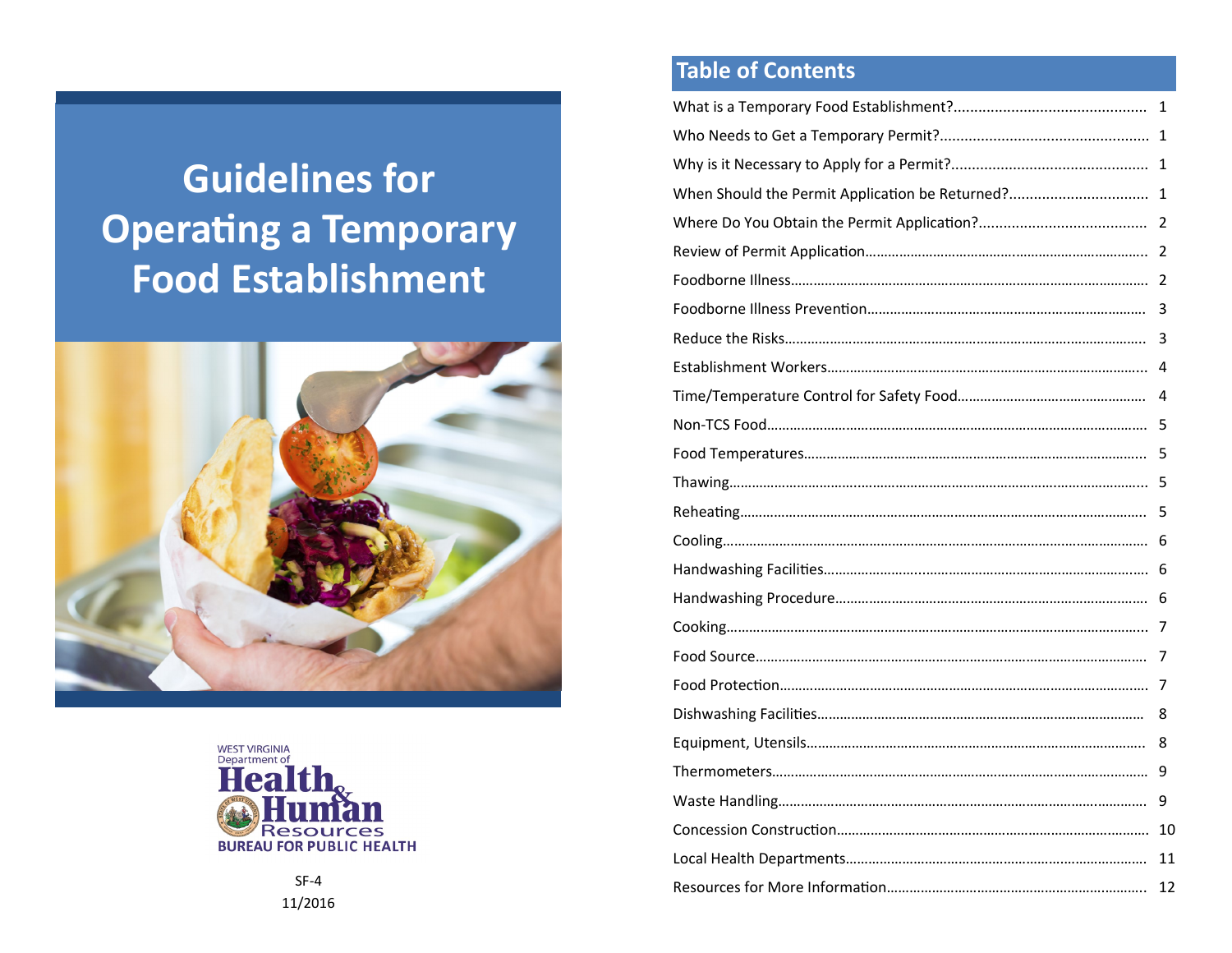### **What is a Temporary Food Establishment?**

A temporary food establishment is an operation that runs at a fixed location for a period of time not more than 14 consecutive days in conjunction with a single event or celebration, such as a:

- Fair
- Festival
- Carnival
- Circus
- Regatta
- Similar transitory gathering

### **Who Needs to Get a Temporary Permit?**

Each food establishment in operation during an event open to the public must obtain a permit from the Local Health Department in that county unless exempt by WV Code 16-6-3. A list of Local Health Departments is provided on page 11.

### **Why is it Necessary to Apply for a Permit?**

The West Virginia Food Establishment Rule 64CSR17 requires each food establishment to have a valid permit issued by the Local Health Department. A valid permit must be conspicuously posted in every food service establishment. The establishment must also be inspected and approved by the Local Health Department Sanitarian before a permit can be issued. See page 11 for Local Health Department addresses and telephone numbers.

### **When Should a Permit Application be Returned?**



It is recommended that the application be returned to the Local Health Department (with fee, if required) at least **30 DAYS** before the event. This allows time for the Sanitarian to adequately review the application and to advise you of necessary changes well in advance of the event.

### **Where Do You Obtain a Permit Application?**

Applications may be obtained from any Local Health Department. A list of Local Health Departments is provided on page 11. A permit fee and food handler's card may also be required.

### **Review of a Permit Application**

You must apply for a permit in order for the Local Health Department to review the proposed operation. The Sanitarian will work with you to review the following:

- Concession construction
- Types of foods to be prepared
- How the food will be prepared
- Methods to keep foods hot and cold
- Handwashing
- Utensil washing

The Sanitarian may also make suggestions that will enable your booth to operate more efficiently and safely.

### **Foodborne Illness**

### **WHAT IS IT?**

Foodborne illness is caused by consuming contaminated foods or beverages. Many different disease causing microbes, or pathogens, as well as poisonous chemicals, can contaminate food. Common symptoms include diarrhea, abdominal cramping, fever, headache, vomiting, severe exhaustion and sometimes blood or pus in the stools.

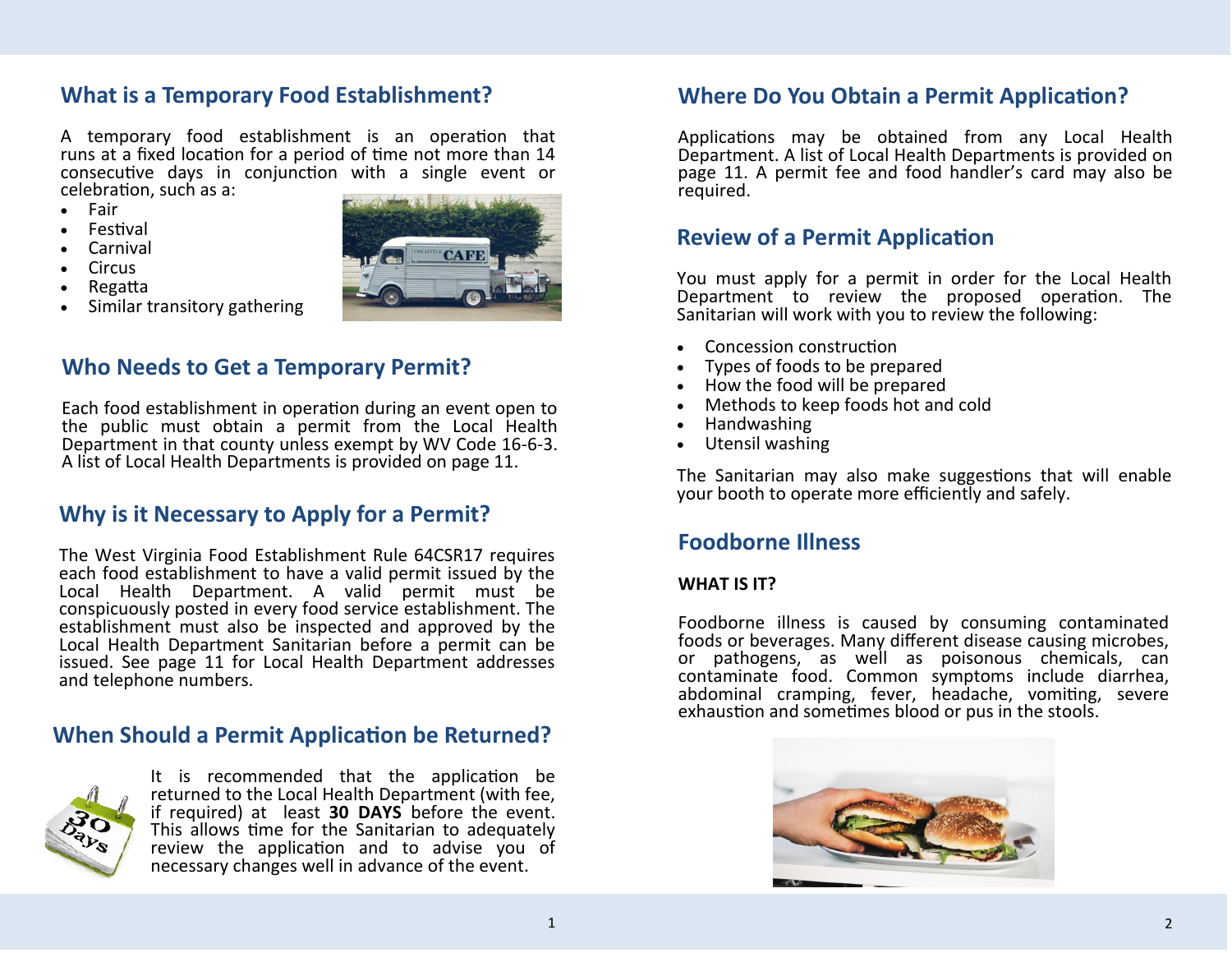### *Foodborne Illness, cont.*

### **WHO IS AT RISK?**

Everyone is at risk. It is estimated that each year in the United States, 1 in 6 Americans (or 48 million people) get sick, 128,000 are hospitalized and 3,000 die of foodborne diseases. Very young children, pregnant women, the elderly and people with compromised immune systems are at the greatest risk.

### **WHERE DOES IT COME FROM?**

Raw animal foods such as meat, poultry and eggs are likely to be contaminated. Fresh produce such as lettuce, tomatoes, sprouts and melons may also present a food safety hazard. Even cooked, ready-to-eat foods can become crosscontaminated with bacteria transferred from raw products or from food handlers with poor personal hygiene. Proper cooking temperatures will destroy pathogens, and proper holding temperatures will control their multiplication.

There are **Five Major Risk Factors** related to food worker behaviors and preparation practices that contribute to foodborne illness:

- **1. Improper Holding Temperature**
- **2. Poor Personal Hygiene**
- **3. Inadequate Cooking**
- **4. Contaminated Equipment**
- **5. Food from an Unsafe/Unapproved Source**

### **Foodborne Illness Prevention**

You can prevent foodborne illness with a trained and knowledgeable staff.

### **Reduce the Risks**

 Follow proper time/temperature procedures. Keep hot food hot, cold food cold and cool and reheat properly. Improper holding temperatures may promote harmful microbes to grow.

### *Reduce the Risks, cont.*

- Wash hands, do not work when sick, avoid bare hand contact with ready to eat food and wear clean clothes.
- Cook food to the proper temperature and time; advise consumer appropriately if raw/undercooked food is served.
- Clean and sanitize equipment. Prevent crosscontamination. Do not use the same equipment for raw food and ready-to-eat food unless properly cleaned and sanitized.
- Food must be from a safe and approved source. No home canned products may be served.

### **Establishment Workers**

- Do not work if you are sick (symptomatic with vomiting or diarrhea, or a sore throat with a fever, or jaundiced) or have open sores or cuts on your hands or arm.
- Do not touch ready-to-eat foods with bare hands.
- Obtain food handler's card if required by the Local Health Department (page 11).
- Wash hands frequently:
	- $\Rightarrow$  Before starting work.
	- $\Rightarrow$  After smoking, eating, drinking, or using the restroom.
	- $\Rightarrow$  Before putting on gloves.
	- $\Rightarrow$  After handling raw products.
	- $\Rightarrow$  When contaminated.
- Wear hair restraints and clean clothes.
- Do not wear jewelry. Plain rings are acceptable.
- Do not smoke or eat while working.
- Designate a Person-In-Charge (PIC).
- A PIC must be present and must know food safety rules.

### **Time/Temperature Control for Safety Food**

Time/Temperature Control for Safety (TCS) food is any food that requires time and temperature control because it is in a form capable of supporting the rapid and progressive growth of infectious or toxigenic microorganisms, such as eggs, meat, poultry, fish and dairy foods. Examples are hamburgers, tacos, hot dogs, chili

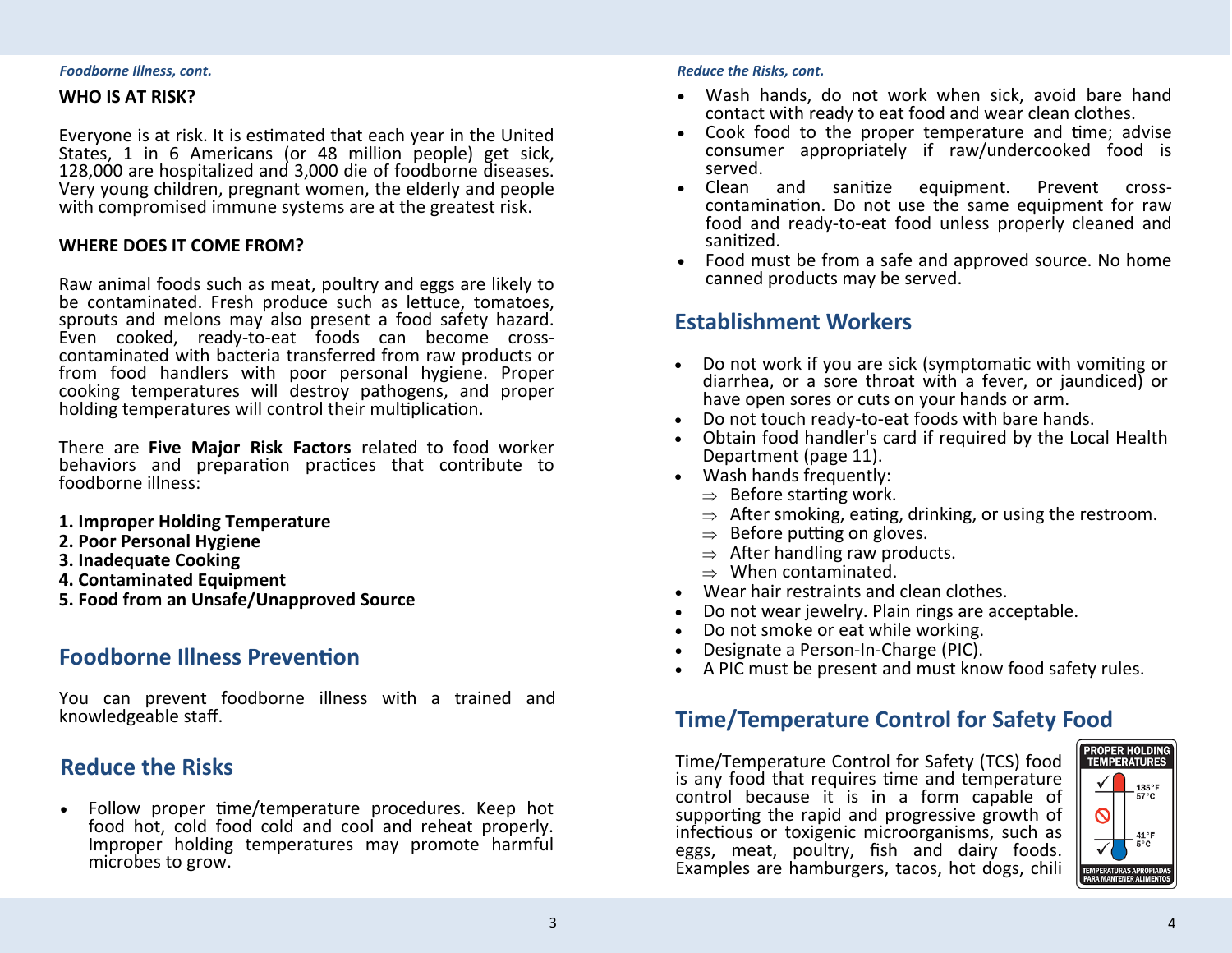### *Time/Temperature Control, cont.*

and cream pies. Raw seed sprouts, cooked rice, potatoes and beans are also considered to be TCS food because they will support rapid bacterial growth and/or toxin formation.

### **Non-TCS Food**

Non-TCS food includes fruit pies, dry goods and cereals, unconstituted dehydrated foods and baked goods with NO cream icings or filling. Other examples are cookies, breads, cakes, potato chips, popcorn, cotton candy and candy bars.

### **Food Temperatures**

Time/Temperature Control for Safety (TCS) foods must be stored at temperatures below 41<sup>o</sup>F (under refrigeration) or above 135<sup>o</sup>F (hot holding) at all times, except when undergoing preparation or cooking. Do not store TCS food at room temperature. TCS food products found in the danger zone are subject to embargo or destruction.

### **Thawing**

Do not thaw foods at room temperature. Thaw foods as part be not then room to the component of them to be as pute. under cold running water (70<sup>o</sup> F or less), or in the microwave oven with immediate transfer to conventional cooking.

### **Reheating**

- 1. Reheat food within 2 hours: hold for 15 seconds at  $165^{\circ}$ F.
- 2. Microwave reheating:
	- $\Rightarrow$  Cover, rotate, stir: hold 2 minutes after cooking to  $165^\circ$ F.
	- $\Rightarrow$  Do not use crock pots, steam tables and other hot holding devices for reheating foods; they are to be used only for hot holding.
	- $\Rightarrow$  Reheating shall be done rapidly and the time the food is between temperature may not exceed 2 hours.

## **Cooling**

Separate hot foods into small portions. Use shallow pans, ice water baths or cold stirring paddles. Rapidly cool hot foods:

- $\bullet$  Cool from 135<sup>o</sup>F to 70<sup>o</sup>F within 2 hours.
- Cool from  $70^{\circ}$ F to  $41^{\circ}$ F or less within 4 hours.

### **Handwashing Facilities**

Must be convenient and accessible. At a minimum, the following should be provided:

- Warm water
- Soap
- Individual paper towels
- Apparatus (a bucket) to collect dirty water

For example, an air pump thermos or jug of warm water with a turn spout may be used to dispense warm water.

# **UARM** SOAT **VALVE** DISCARI **BUCKET**

### **Handwashing Procedure**

- Rinse under clean, running water.
- Apply an appropriate amount of cleaning compound.
- Rub hands together vigorously for at least 10 to 15 seconds.
- Thoroughly rinse under clean water.
- Dry hands using a proper method. Example: disposable towel.

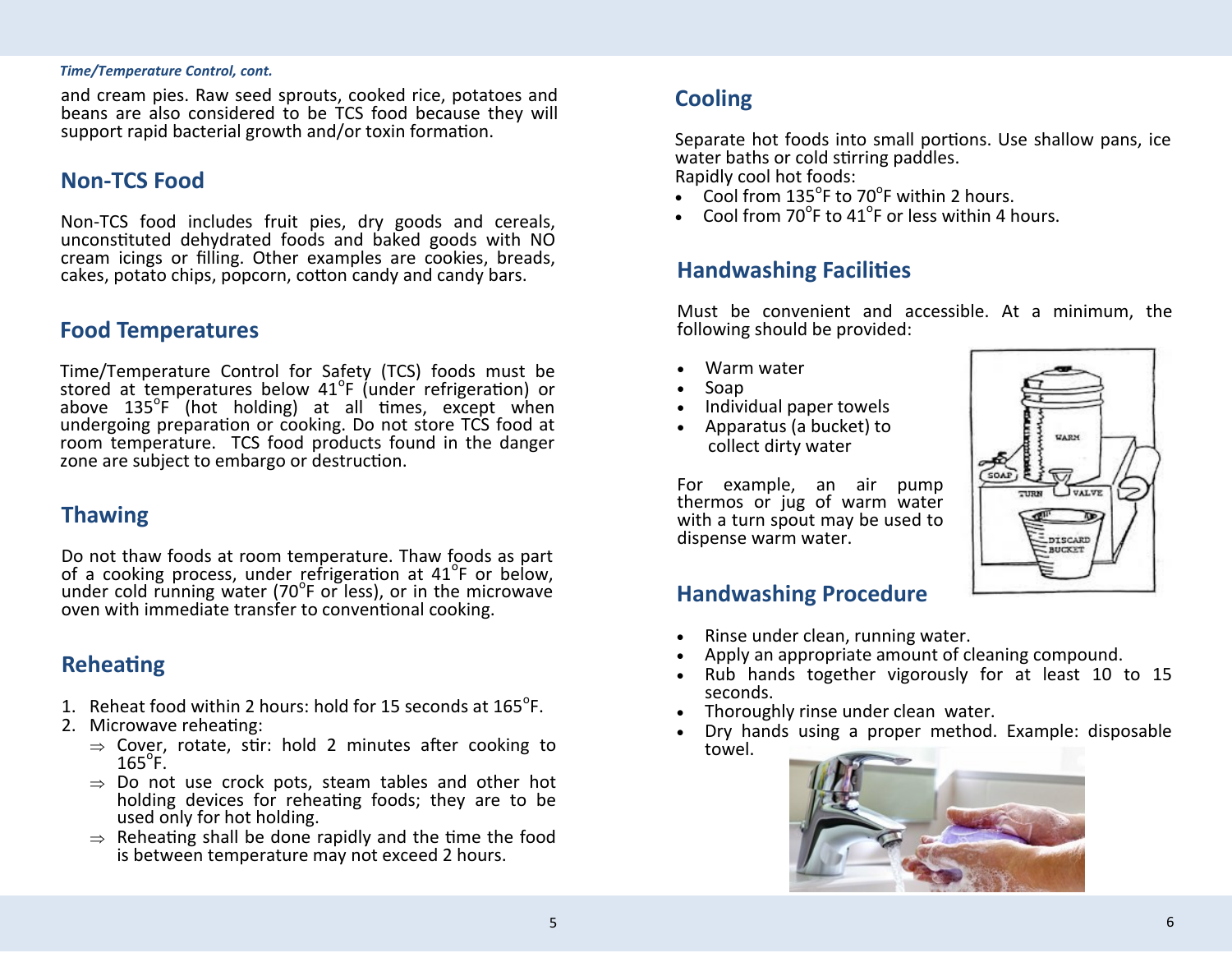# **Cooking**

- Poultry, poultry stuffing, stuffed meats, stuffed pasta and stuffing containing meats: hold for 15 seconds at 165<sup>o</sup>F.
- Hamburgers, ground meat, eggs:  $158^{\circ}$ F or hold for 15  $\frac{3}{5}$  seconds at  $155^{\circ}$ F.
- Pork, fish: hold for 15 seconds at  $145^{\circ}$ F.
- Whole muscle, intact<br>beef steak: color beef steak:<br>change exte externally, surface temperature  $145^{\circ}$ F.



- Roasts (beef, pork): hold for 3 minutes at  $145^{\circ}$ F.
- Hot dogs and other commercially processed ready-to-eat foods: 135<sup>°</sup>F.
- Vegetables, fruits (if not served raw):  $135^{\circ}$ F.
- Microwave cooking: cover, rotate, stir: hold 2 minutes after cooking to 165<sup>°</sup>F.

 All food shall be obtained from sources that comply with the law.



## **Food Protection**

- Cover and protect foods on display. Do not allow customers to help themselves to open, unprotected containers.
- Provide condiments, such as ketchup, mustard, coffee creamer, and sugar in dispensers, individual packets or squeeze or pump containers.
- Store foods at least 6 inches off the floor/ground.
- Protect foods from contamination and maintain at proper temperatures during transportation and storage.
- Do not store packaged food in water or undrained ice.

### *Food Protection, cont.*

- Protect against insects by use of screens, fans, air curtains or closable service openings.
- Use a scoop with a handle or an automatic dispenser to fill cups with ice. Do not use a cup as an ice scoop.

# **Dishwashing Facilities**

- Use clean, warm water.
- Use a three compartment sink or three clean containers.
- Wash.
- Rinse.
- Sanitize (the correct concentration for a chlorine or bleach water is 50-100 ppm).
- Follow manufacturer's directions if other type of sanitizer is used.
- Note: sanitizing wipes and scented bleach are not allowed for sanitizing utensils after dishwashing.
- Air dry (do not towel dry).
- Use appropriate test strips.
- Rinse and store wiping cloths in a separate bucket of sanitizer (50-100 ppm chlorine and change as needed).
- Store detergents and sanitizers separately from food and single service articles. **Food Source**

# **Equipment, Utensils**

- Equipment and utensils should be smooth, easily cleanable and in good repair.
- Equipment and utensils should be kept clean and sanitized.
- For customer selfservice, single service<br>articles should be articles should be individually wrapped or in an approved dispenser.



 Do not re-use aluminum foil pans, tin cans, bread wrappers or single service items.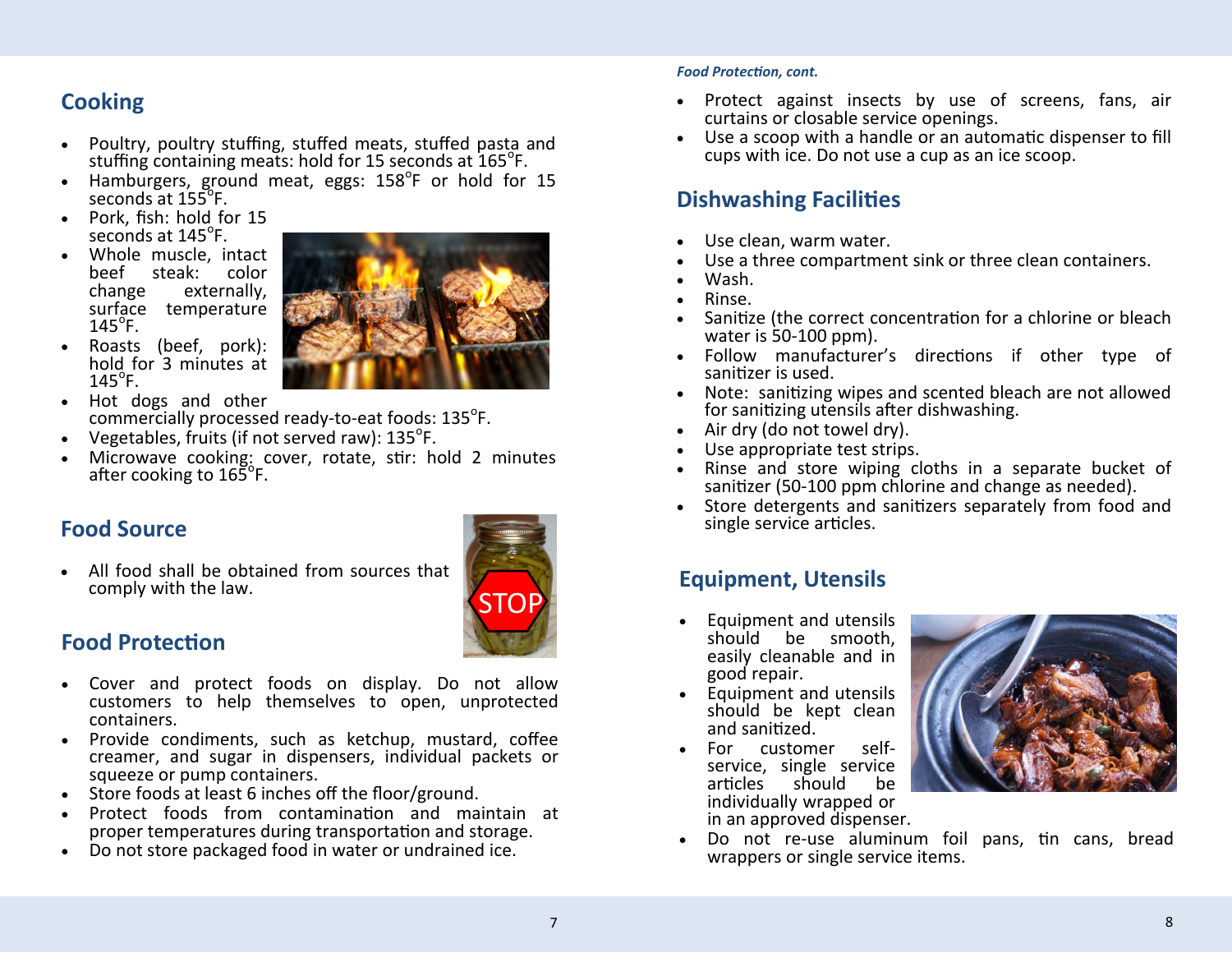*Equipment, Utensils, cont. Waste Handling, cont.*

- Store in-use serving utensils:
	- $\Rightarrow$  In the food with the handle above top of food and container.
	- $\Rightarrow$  On a clean portion of table, equipment. (Clean and sanitize utensils every 4 hours.)
	- $\Rightarrow$  In a running water dipper well for ice cream utensils.

### **Thermometers**

All refrigerators and cold holding units must have an accurate, visible thermometer. A product thermometer is also needed to check food temperatures. Clean and sanitize before each use.

Thermometers may be purchased from restaurant supply companies or from large department stores. Non-digital thermometers should be marked off in 2 degree increments. For thin foods like hamburger patties, insert thermometer sideways or use tip-sensitive device.



# **Waste Handling**

- Provide adequate number of durable, lined garbage containers large enough for your needs.
- Dispose of solid waste appropriately.
- Discharge liquid waste into a sanitary sewer or collect in a portable container and dispose of at approved location.



- Do not dump liquid waste into streets, storm drains, creeks or onto the ground.
- Do not put discarded grease in the sanitary sewer; allow to harden and place in garbage and discard according to law.

### **Concession Construction**

- Locate concession away from sources of contamination such as animals, barns and petting zoos.
- Use a covered structure to protect from windblown dust and debris, weather, insects and animals.
- Use cleanable floors like concrete or machine-laid asphalt. Dirt, plastic or canvas floors are not acceptable.
- Protect against insects by use of screens, fans, air curtains or closable service openings.
- Provide adequate lighting and properly shielded bulbs.
- Supply potable water through water lines bearing the National Sanitation Foundation (NSF) seal or equivalent (garden hoses are prohibited).